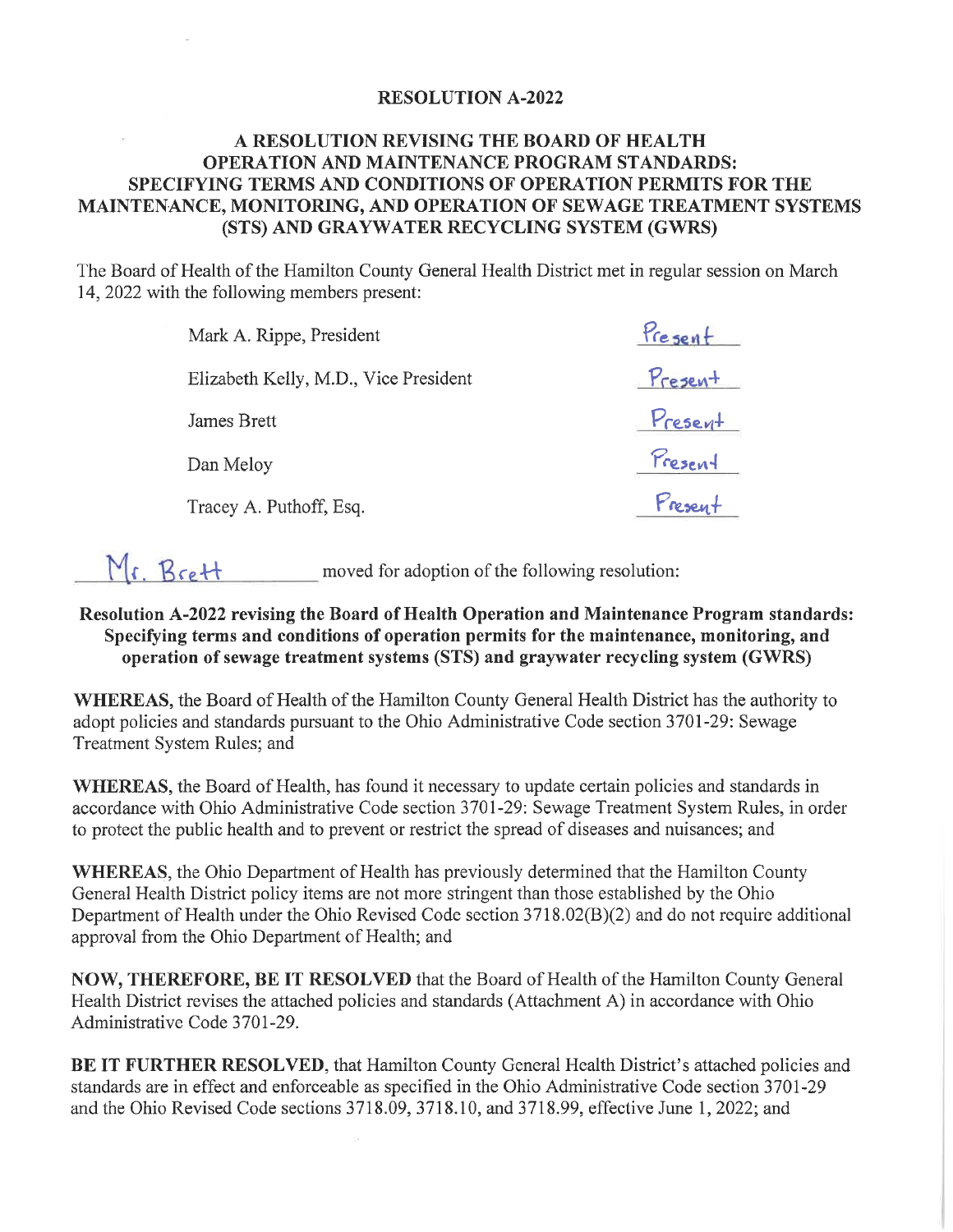BE IT FURTHER RESOLVED, that any previous regulation, rules or policies adopted by the Board of Health of the Hamilton County General Health District that in any way conflicts with this resolution in part or in whole is rescinded and repealed in part or in whole to the extent of any conflict; and

BE IT FURTHER RESOLVED, that the Board of Health of the Hamilton County General Health District hereby finds by a vote of at least three-fourths of its members that this resolution be read only once and the requirement that it be read on three different days be dispensed with as provided by law; and

BE IT FURTHER RESOLVED, that this Board of Health of the Hamilton County General Health District find and determine that all formal actions relative to the passage of this resolution were taken in an open meeting of this Board and that all deliberations of this Board and of its committees, if any, which resulted in formal action, were taken in meetings open to the public, in full compliance with the applicable legal requirement, including Sections 121.22 of the Ohio Revised Code.

Mr. Meloy seconded the resolution, upon roll call, the vote was as follows:

| Mark A. Rippe, President              |      |
|---------------------------------------|------|
| Elizabeth Kelly, M.D., Vice President | Yes  |
| James Brett                           | Ye s |
| Dan Meloy                             | Yes  |
| Tracey A. Puthoff, Esq.               |      |

Board of Health of the Hamilton County General Health District

Mark A. Rippe, President

**Gree Kesterman** 

Health Commissioner

Attest:

This resolution was approved as to form by the office of the Hamilton County Prosecuting Attorney,

Joseph T. Deters, Prosecuter By: Nee Fong Chin

**Chief Assistant Prosecuting Attorney**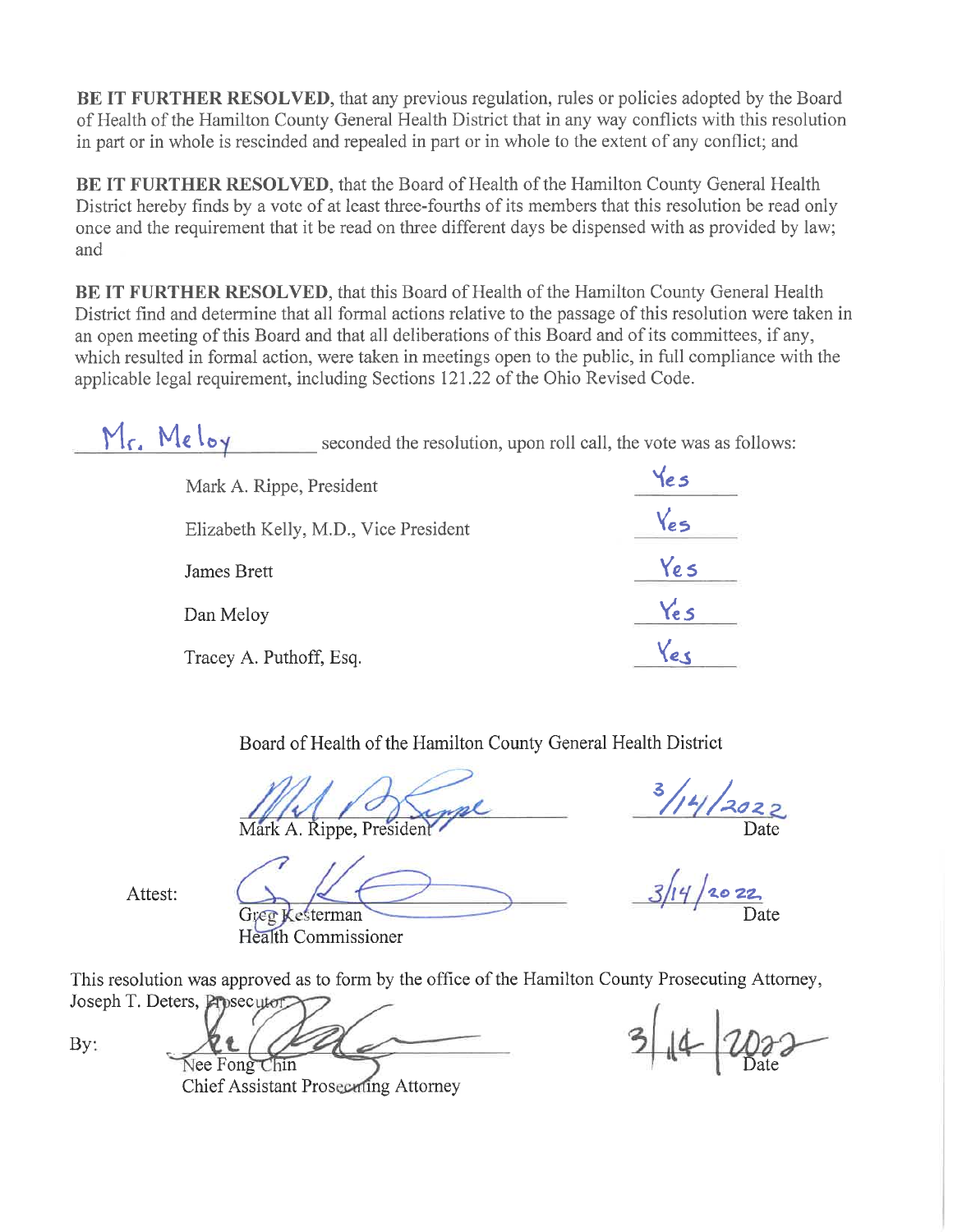

## **Attachment A**

# **OPERATION AND MAINTENANCE (O&M) PROGRAM STANDARDS**

**Terms and Conditions for Sewage Treatment Systems (STS) and Gray Water Recycling Systems (GWRS) Operation Permits for Maintenance, Monitoring and Operation.** 

## **Adopted 02/09/2015 Amended 05/11/2015, 3/14/2022**

### *Board of Health*

Mark A. Rippe, President Elizabeth Kelly, M.D., Vice President James Brett Dan Meloy Tracey A. Puthoff, Esq.

Greg Kesterman, Health Commissioner

### **For more information, please contact:**

250 William Howard Taft, 2nd Fl. Cincinnati, Ohio 45219  $(513)$  946-7800  $\bullet$  [www.hcph.org](http://www.hcph.org/)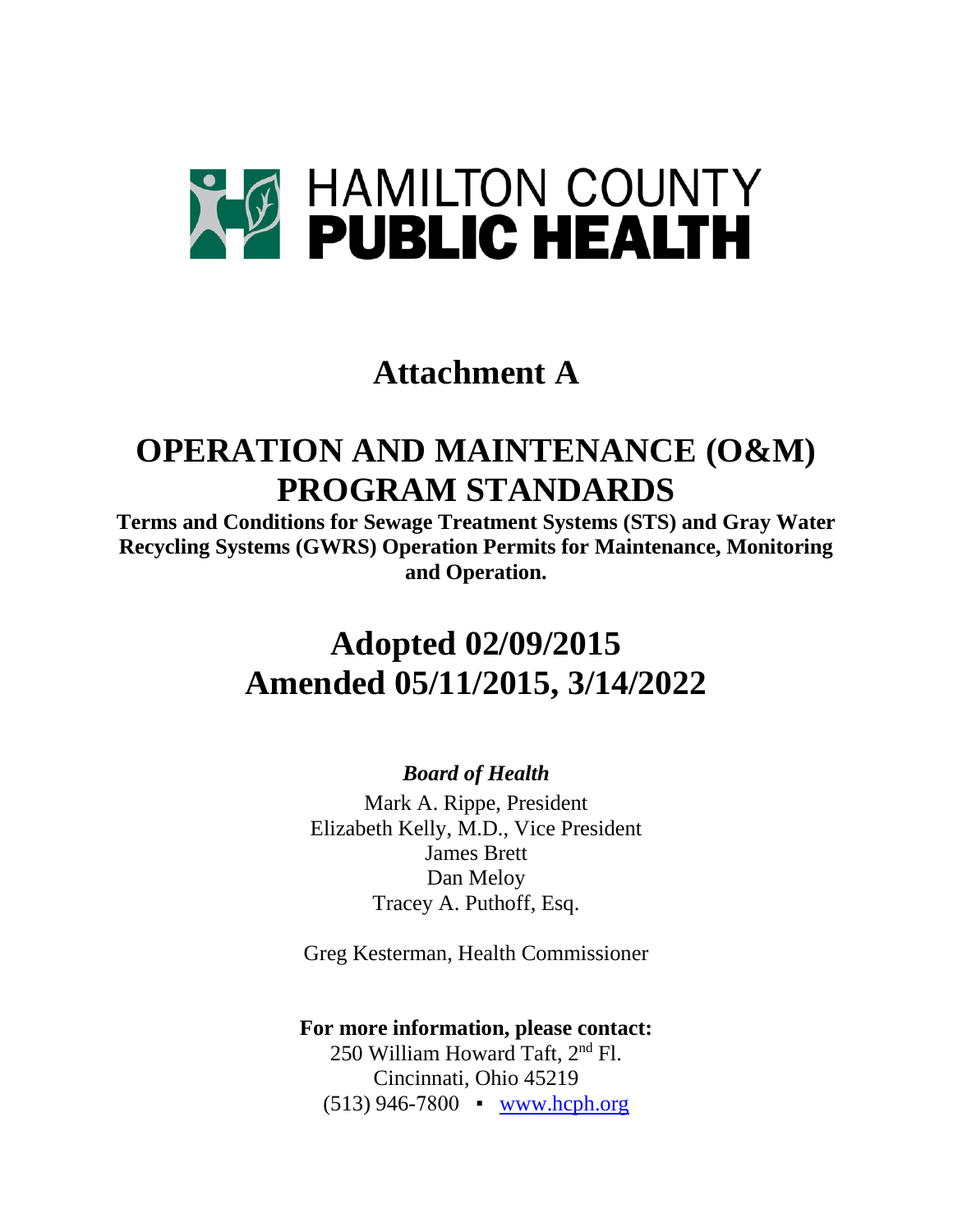The Hamilton County Board of Health, as authorized and required by the Ohio Revised Code Section 3718.02(A)(7) and the Ohio Administrative Code 3701-29-09(I)(2) specifies the following operation permit terms and conditions:

- A. Hamilton County Board of Health requires that all sewage treatment systems (STS) and gray water recycling systems (GWRS) be maintained, operated and monitored as follows:
	- 1. Maintenance of STS and GWRS shall be in accordance with the following:
		- a. Maintenance shall be conducted to prevent failure, nuisance conditions, safety hazards and exceedance of effluent quality standards. The frequency of maintenance shall not be less than the system specific guidelines, manufacturer's requirements and product approval recommended timelines.
		- b. Maintenance shall be completed in accordance with the manufacturer product approval, system specific guidelines and in compliance with the requirements of this Ohio Administrative Code 3701-29;
		- c. When problems with a STS or GWRS are discovered or maintenance is needed, Service and Maintenance shall take place immediately through a registered service provider or septage hauler as applicable. Where the corrections or maintenance needed require inspection, permit or other authorization by the health district, the registered contractor and/or owner shall take appropriate actions to obtain needed inspections, permits or authorizations in compliance with this Ohio Administrative Code 3701-29.
	- 2. Operation of STS and GWRS shall be in accordance with the following:
		- a. STS with mechanical components, permitted to be installed before December 10, 2004 shall make timely repairs or corrections, in accordance with applicable sections of the Ohio Administrative Code 3701-29 when:
			- i. Components/devices are missing.
			- ii. The system is improperly maintained.
			- iii. Components/devices are inoperable.
			- iv. Components/devices provide inadequate aeration/treatment.
			- v. A component/device is not draining properly.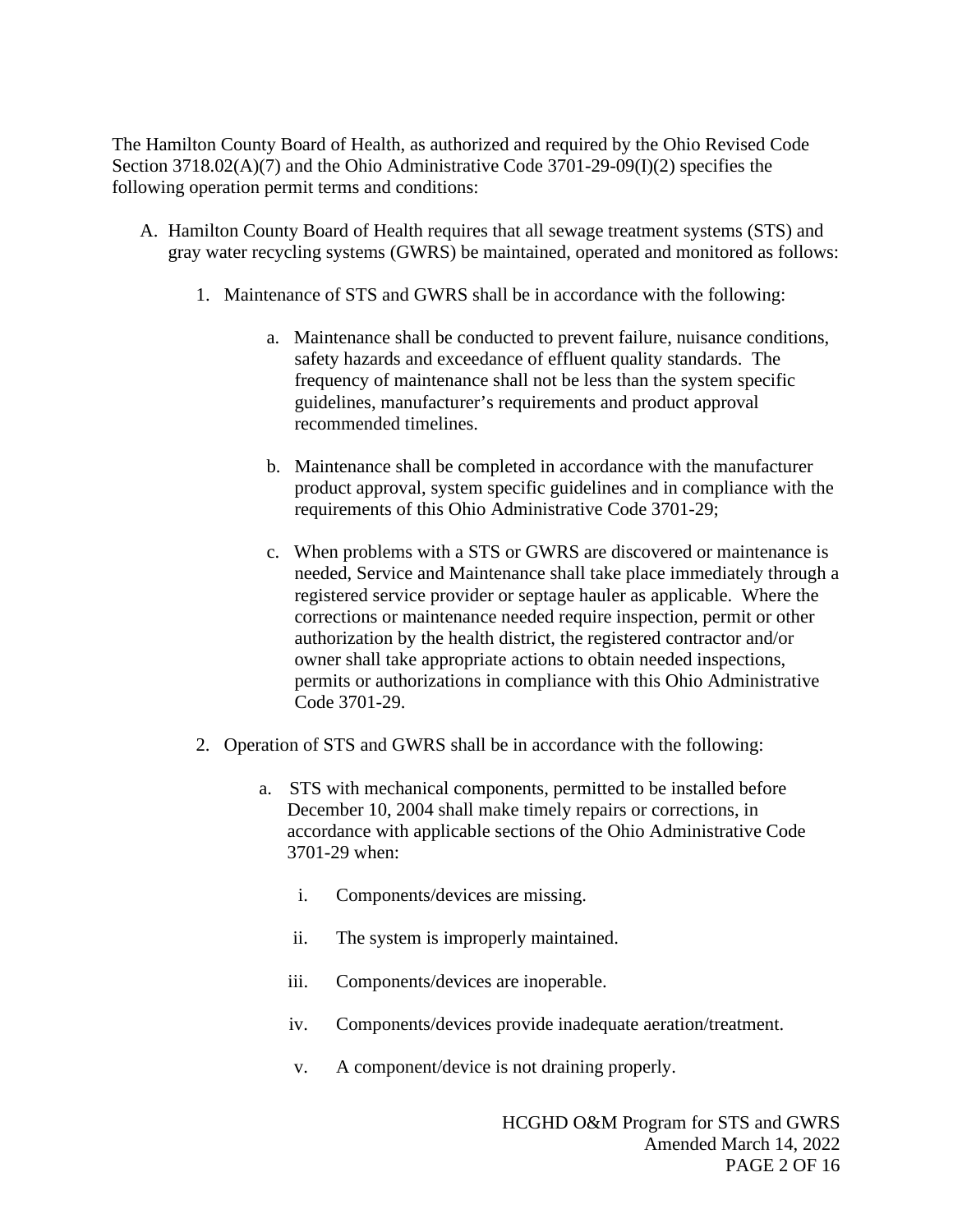- vi. Broken lid(s) or riser(s) are present, i.e., piece missing or broken to the extent that it allows entrance of surface water, or lid cannot be lifted without collapse; decayed metal grating.
- vii. The STS has a flooded filter, filter bypassing or is close to bypassing.
- viii. There is evidence of septic sewage, i.e., discolored, odorous, turbid or similar appearance.
	- ix. There is evidence of an electric service problem.
	- x. The STS is out of compliance with any applicable provision of Ohio Administrative Code 3701-29.
	- xi. Component(s)/device(s) are not functioning in accordance with design standards.
- xii. The STS is creating a public health nuisance.
- xiii. An access riser, with secure lid, has not been brought permanently to grade over each component/device requiring maintenance.
- xiv. An effluent sampling well is not present when an effluent sample is needed or to determine the operating status of the system.
- xv. An incorrect or unapproved component(s)/device(s) have been installed which have not been reviewed and/or approved.
- xvi. Incorrect settings are present for proper sewage treatment.
- xvii. The system has been installed/ altered/replaced/updated/ upgraded/repaired without approval and/or inspection.
- xviii. Gray water is not connected to the STS when an approved GWRS is not present.
	- xix. There is a safety hazard present.
	- xx. For systems subject to the requirements of OAC 3701-29-  $09(I)(2)(b)$ , effluent samples have not been submitted or are out of compliance with those requirements.
	- xxi. Other problems are present as determined by the Health District.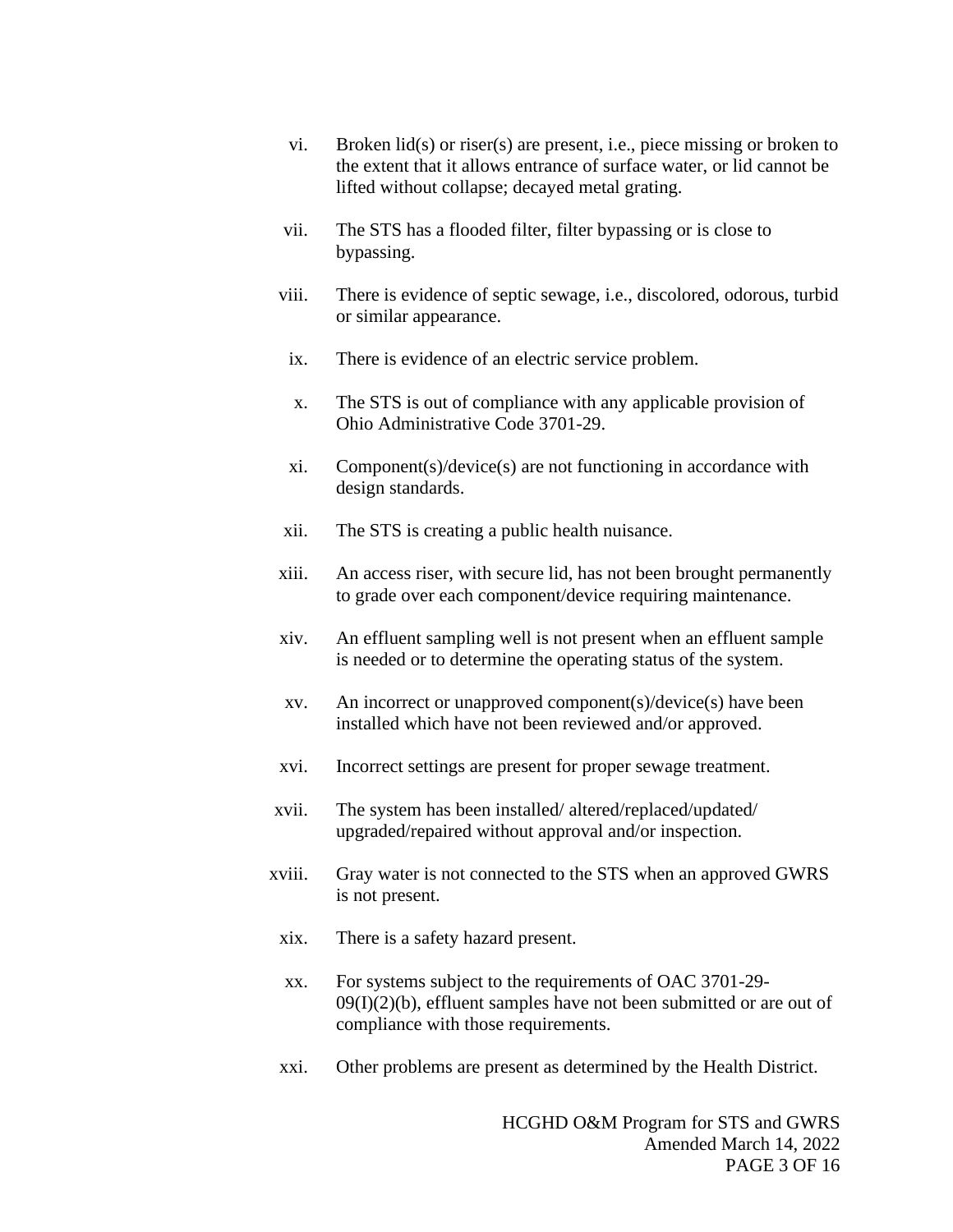- xxii. An approved Property Improvement/Modification Inspection was not obtained when one was needed.
- b. STS without mechanical components, permitted to be installed before December 10, 2004, shall make timely repairs or corrections in accordance with applicable sections of the Ohio Administrative Code 3701-29 when:
	- i. The STS is creating a public health nuisance.
	- ii. The system is improperly maintained.
	- iii. An effluent sampling well is not present when an effluent sample is needed or to determine the operating status of the system.
	- iv. The STS is out of compliance with any applicable provision of the Ohio Administrative Code 3701-29.
	- v. The system has been installed/altered/replaced/updated/ upgraded/repaired without approval and/or inspection.
	- vi. Gray water is not connected to the STS when an approved GWRS is not present.
	- vii. There is a safety hazard present.
	- viii. A component/device is not draining properly.
	- ix. Incorrect settings are present for proper sewage treatment.
	- x. The STS failed a dye test.
	- xi. Broken lid(s) or riser(s) are present, i.e., piece missing or broken to the extent that it allows entrance of surface water, or lid cannot be lifted without collapse; decayed metal grating.
	- xii. Component(s)/device(s) are not functioning in accordance with design standards.
	- xiii. An incorrect or unapproved component(s)/device(s) have been installed which have not been reviewed and/or approved.
	- xiv. For systems installed after 1993, an access riser, with secure lid, has not been brought permanently to grade over each component/device requiring maintenance.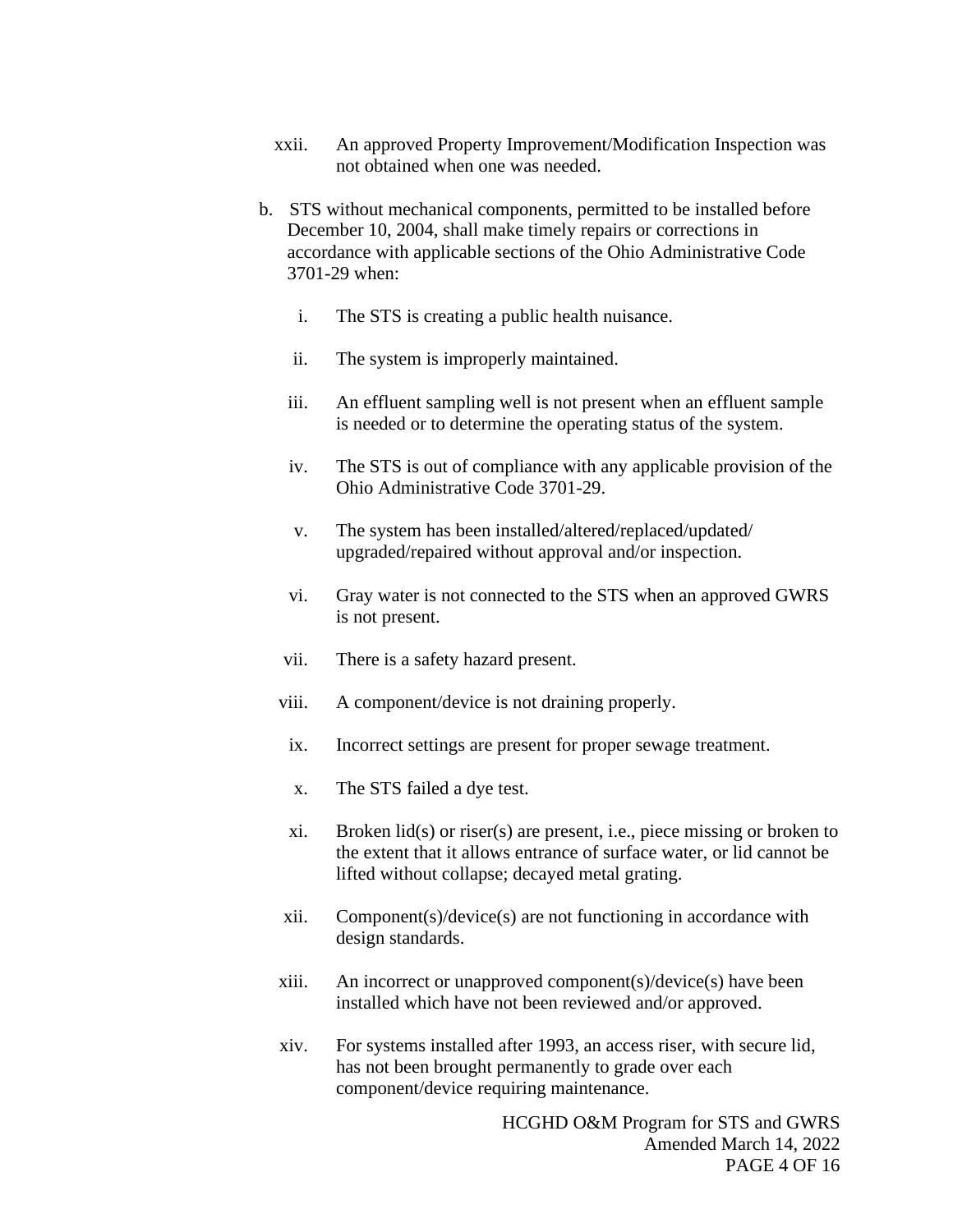- xv. For systems subject to the requirements of OAC 3701-29-  $09(I)(2)(b)$ , effluent samples have not been submitted or are out of compliance with those requirements.
- xvi. Other problems are present as determined by the Health District.
- xvii. An approved Property Improvement/Modification Inspection was not obtained when one was needed.
- c. All STS, permitted to be installed on or after December 10, 2004 shall make timely repairs or corrections in accordance with applicable sections of the Ohio Administrative Code 3701-29 when:
	- i. The system contains any broken or missing components/devices, or components/devices have been covered which require routine inspection or maintenance.
	- ii. The system is improperly maintained.
	- iii. A registered service provider contract has not been obtained.
	- iv. The system is not operating as designed.
	- v. The STS is out of compliance with any applicable provision of the Ohio Administrative Code 3701-29.
	- vi. The system has been installed/altered/replaced/updated/ upgraded/repaired without approval or incorrect or unapproved component(s)/device(s) have been installed which have not been reviewed and approved as equivalent to the original equipment manufacturer (OEM) component/device.
	- vii. For systems subject to the requirements of OAC 3701-29-  $09(I)(2)(b)$ , effluent samples have not been submitted or are out of compliance with those requirements.
	- viii. The system is consistently operated above its design flow rate.
	- ix. Incorrect settings are present for proper sewage treatment.
	- x. Gray water is not connected to the STS when an approved GWRS is not present.
	- xi. The STS is causing a safety hazard.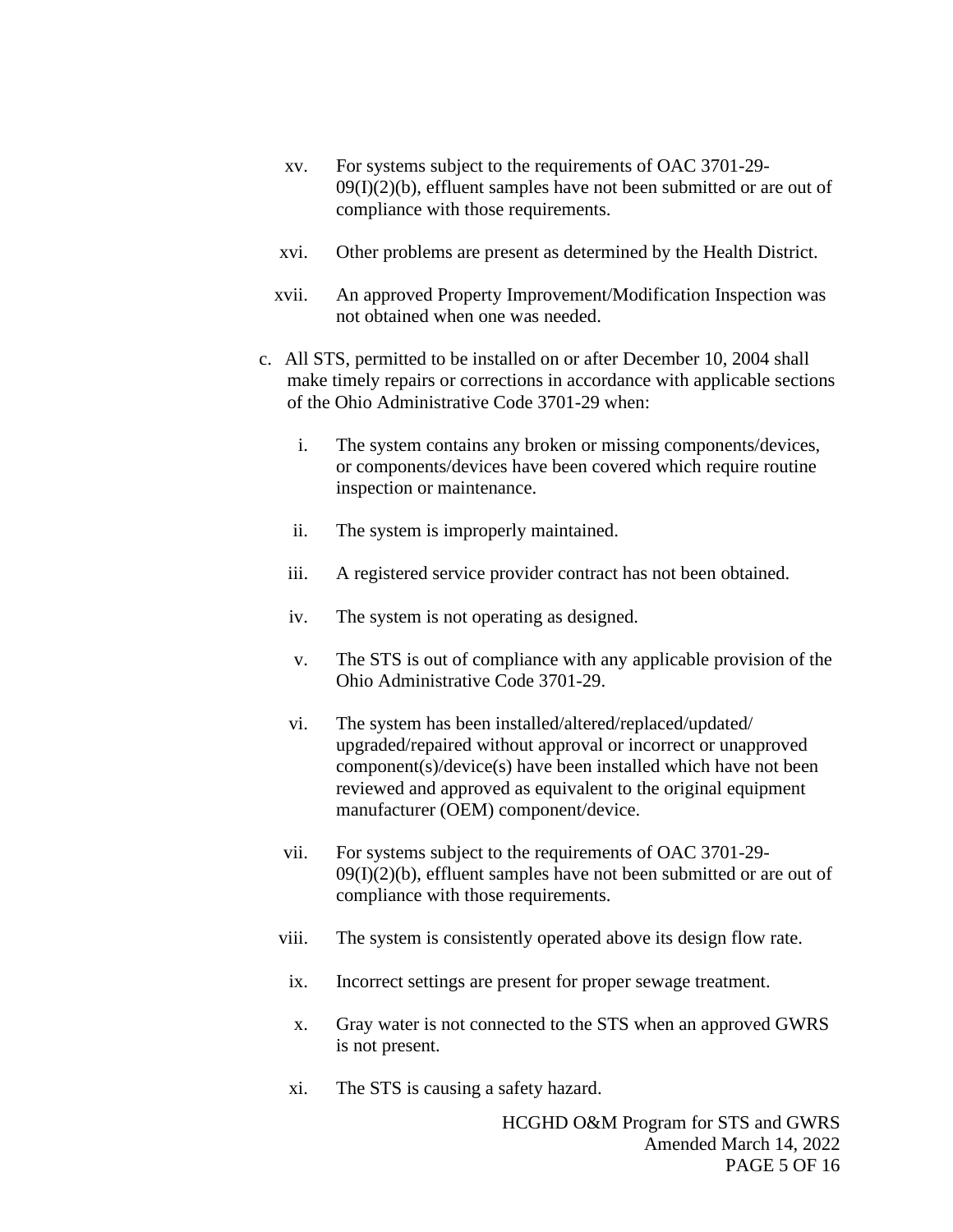- xii. The STS is creating a public health nuisance.
- xiii. Component/devices is/are not draining properly.
- xiv. The STS fails a dye test.
- xv. Any other condition which may adversely affect the treatment, absorption, or longevity of the STS.
- xvi. Other problems are present as determined by the Health District.
- xvii. An approved Property Improvement/Modification Inspection was not obtained when one was needed.
- d. GWRS shall not be operated and shall make timely repairs or corrections in accordance with applicable sections of the Ohio Administrative Code 3701-29 when:
	- i. The GWRS fails a dye test.
	- ii. The GWRS is creating a public health nuisance.
	- iii. The GWRS has been installed/altered/replaced/updated/ upgraded/repaired without approval and/or inspection.
	- iv. The GWRS is improperly maintained.
	- v. The GWRS is out of compliance with any applicable provision of the Ohio Administrative Code 3701-29.
	- vi. The GWRS is causing a safety hazard.
	- vii. The GWRS is consistently operated above its design flow rate.
	- viii. The GWRS is not operating as designed.
	- ix. The GWRS contains any broken or missing components/devices, or components/devices have been covered which require routine inspection or maintenance.
	- x. Other problems are present as determined by the Health District.
	- xi. An approved Property Improvement/Modification Inspection was not obtained when one was needed.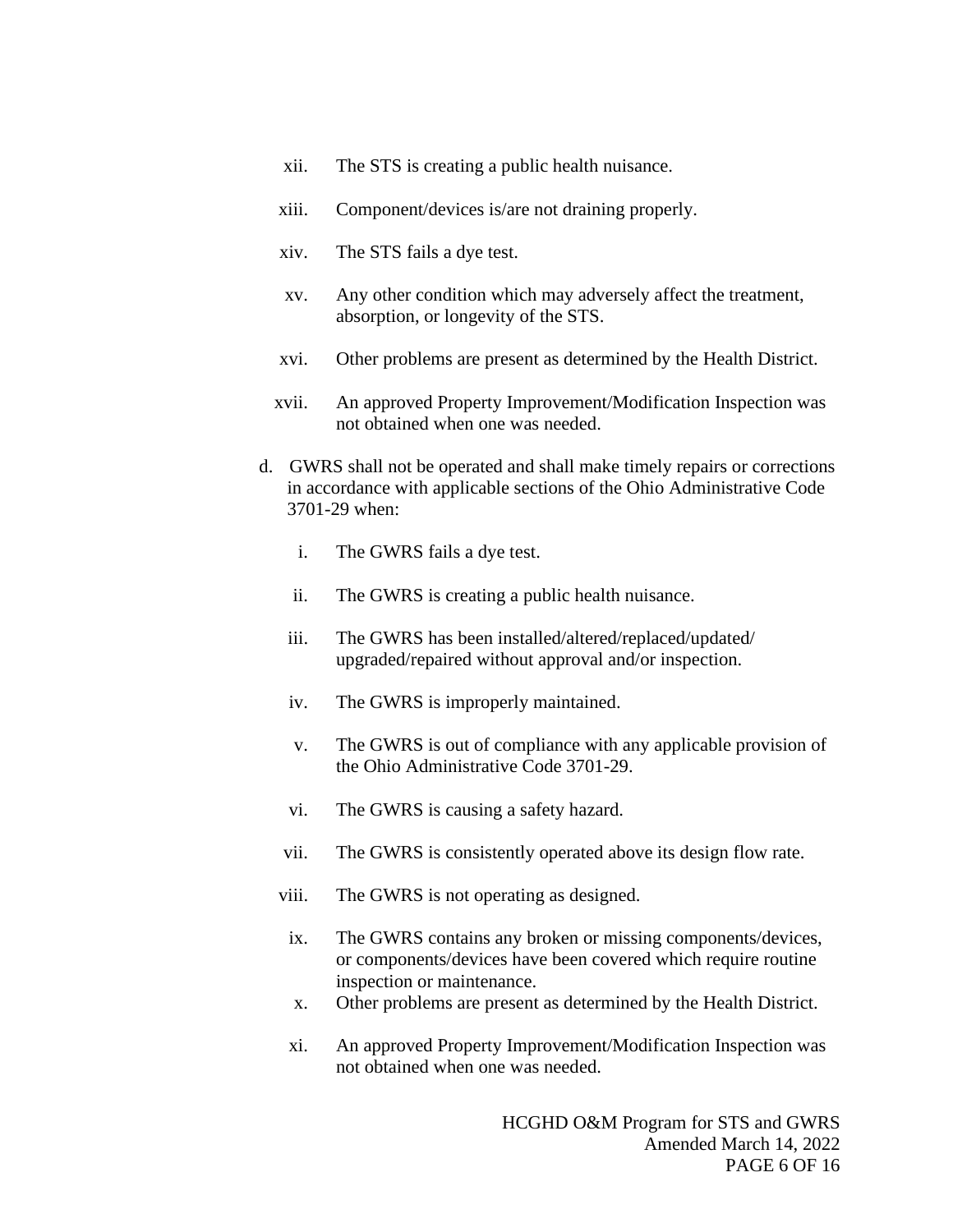- 3. Monitoring of STS and GWRS shall be in accordance with the following:
	- a. STS or GWRS that have been approved under an Incremental Repair/Replacement Plan, shall be monitored (inspected) by the health district monthly until it is verified for 3 consecutive months that the system is in compliance with the operation and maintenance requirements and/or corrective actions needed. Once documented, the system shall be inspected once per calendar year thereafter to documents compliance with the operation, maintenance requirements and/or corrective actions needed.
		- i. Systems that are found to be out of compliance with the operation or maintenance requirements and/or corrective actions needed shall be reinspected by the health district every 30 days until compliance is achieved. Upon completing a second reinspection that is disapproved, failure to allow inspection, failure to obtain an operation permit, or at any other time determined by the Health Commissioner, the case may be referred to prosecution.
		- ii. Upon payment of all outstanding inspection fees and if compliant with the operation and maintenance requirements and/or corrective actions needed, an operating permit will be issued which will expire one year from the most recent initial inspection date. For scheduling and efficiency purposes, STS being inspected for an operation permit may be inspected up to 30 days in advance of the expiration of the operation permit when a fee is being charged for the initial inspection. Payment of all inspection fees shall be made at the time of notification or within 30 days following the date that the bill is sent to the owner. Unpaid fees will be subject to a late fee after 30 days, in accordance with ORC 3709.09, and may be collected through an action of law filed against the owner in accordance with ORC 3709.091.
	- b. STS and GWRS that are to be inspected by the Health District for an operation permit:
		- i. STS with mechanical components and GWRS shall be monitored (inspected) once per calendar year by the health district to document compliance with the operation and maintenance requirements and/or corrective actions needed.
			- a. Systems that are found to be out of compliance with the operation or maintenance requirements and/or corrective actions needed shall be reinspected by the health district every 30 days until compliance is achieved. Upon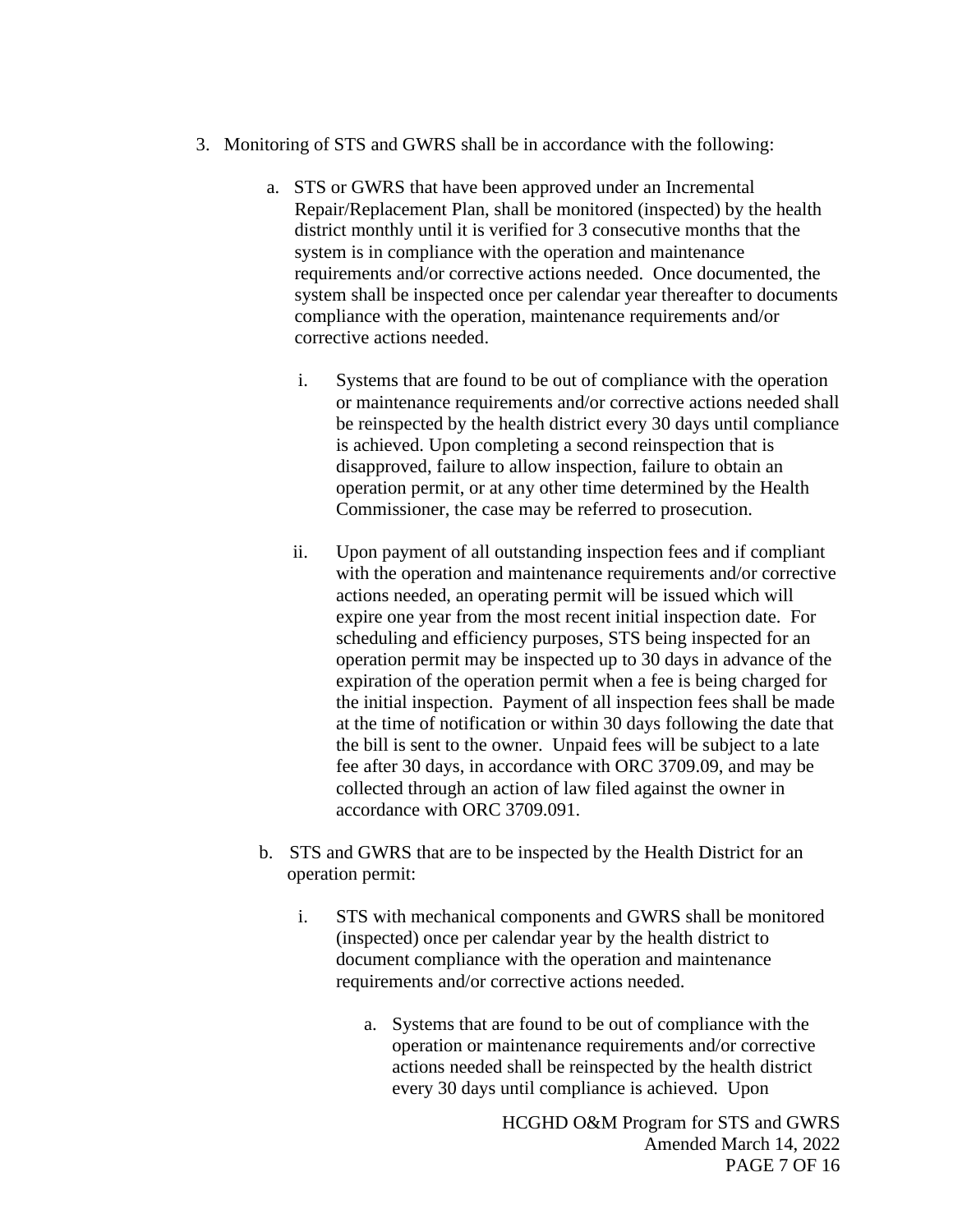completing a second reinspection that is disapproved, failure to allow inspection, failure to obtain an operation permit, or at any other time determined by the Health Commissioner, the case may be referred to prosecution.

- b. Upon payment of all outstanding inspection fees and if compliant with the operation and maintenance requirements and/or corrective actions needed, an operating permit will be issued which will expire one year from the most recent initial inspection date. For scheduling and efficiency purposes, STS being inspected for an operation permit may be inspected up to 30 days in advance of the expiration of the operation permit when a fee is being charged for the initial inspection. Payment of all inspection fees shall be made at the time of notification or within 30 days following the date that the bill is sent to the owner. Unpaid fees will be subject to a late fee after 30 days, in accordance with ORC 3709.09, and may be collected through an action of law filed against the owner in accordance with ORC 3709.091.
- ii. STS without mechanical components shall be monitored (inspected) once per 58 months by the health district to document compliance with the operation and maintenance requirements and/or corrective actions needed.
	- a. Systems that are found to be out of compliance with the operation or maintenance requirements and/or corrective actions needed shall be reinspected by the health district every 30 days until compliance is achieved. Upon completing a second reinspection that is disapproved, failure to allow inspection, failure to obtain an operation permit, or at any other time determined by the Health Commissioner, the case may be referred to prosecution.
	- b. Upon payment of all outstanding inspection fees and if compliant with the operation and maintenance requirements and/or corrective actions needed, an operating permit will be issued which will expire 58 months from the most recent initial inspection date. For scheduling and efficiency purposes, STS being inspected for an operation permit may be inspected up to 30 days in advance of the expiration of the operation permit when a fee is being charged for the initial inspection. Payment of all inspection fees shall be made at the time of notification or within 30 days following

HCGHD O&M Program for STS and GWRS Amended March 14, 2022 PAGE 8 OF 16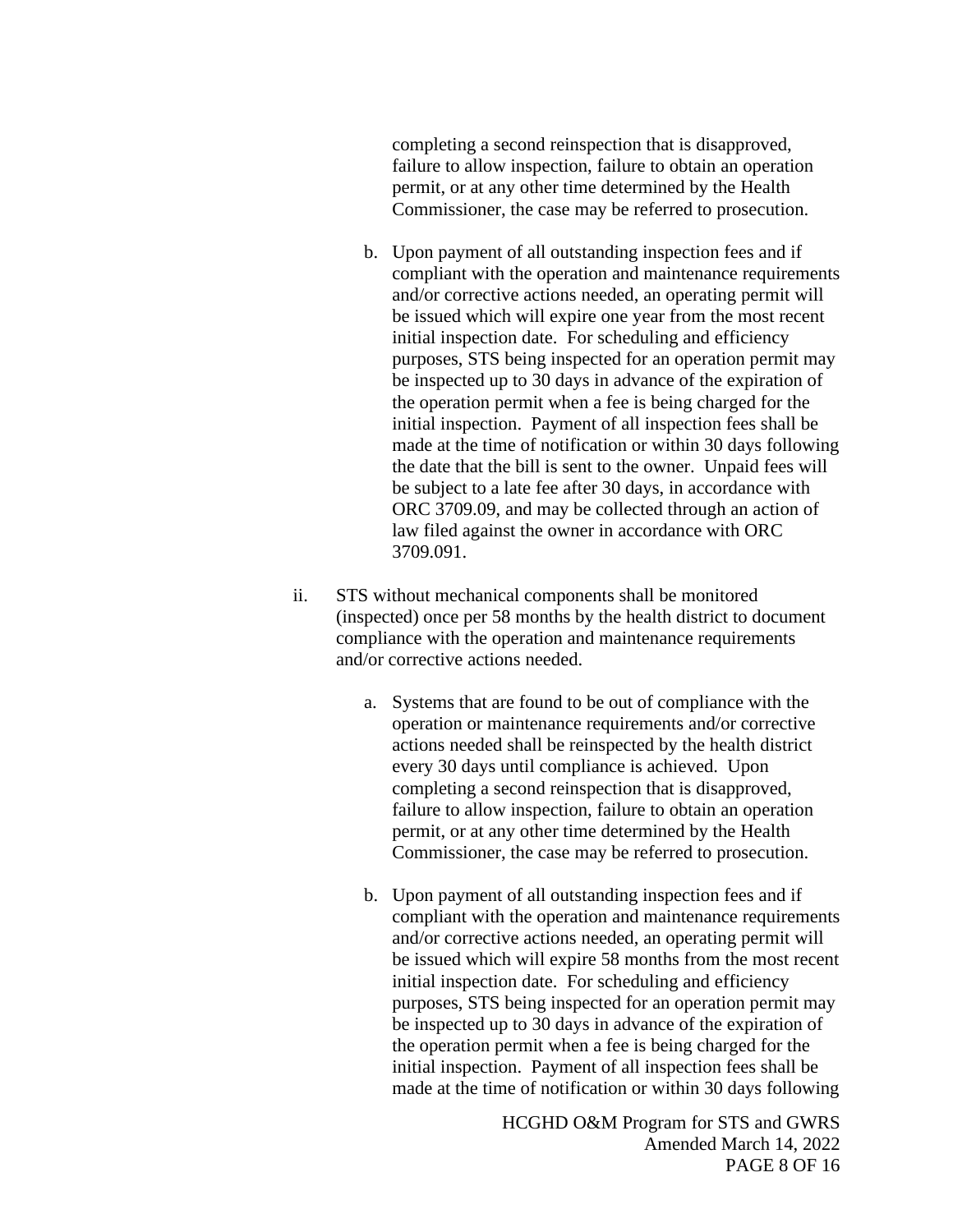the date that the bill is sent to the owner. Unpaid fees will be subject to a late fee after 30 days, in accordance with ORC 3709.09, and may be collected through an action of law filed against the owner in accordance with ORC 3709.091.

- c. For STS and GWRS that documentation of maintenance in lieu an inspection by the Health District is being submitted for an operation permit:
	- i. STS with mechanical components or GWRS shall be inspected by the service provider at least once per calendar year, or more often if required by the system specific guidelines, manufacturer's requirements or product approval. The inspections shall be completed to document compliance with the operation and maintenance requirements.
		- a. Systems that are out of compliance with the operation or maintenance requirements at the time of inspection by the service provider shall be corrected immediately where possible, but not later than 30 days. Upon receiving documentation of compliance with the operation and maintenance requirements, and payment of all outstanding fees, an operating permit will be issued by the Health District to the owner which will expire 12 months from the previous permit expiration date. If documentation of compliance with the operation and maintenance standards are not submitted, and therefore an inspection is conducted by the health district, or if a compliance inspection reveals the STS to be out of compliance with the operation and maintenance standards, the health district will charge a fee for the inspection, subsequent reinspections, and effluent sampling, as applicable, to document compliance with the operation and maintenance standards. Upon completing a second reinspection that is disapproved, failure to allow inspection, failure to obtain an operation permit, or at any other time determined by the Health Commissioner, the case may be referred to prosecution.
		- b. Payment of all inspection or permit fees shall be made at the time of notification or within 30 days following the date that the bill is sent to the owner. Unpaid fees will be subject to a late fee after 30 days, in accordance with ORC 3709.09, and may be collected through an action of law filed against the owner in accordance with ORC 3709.091.

HCGHD O&M Program for STS and GWRS Amended March 14, 2022 PAGE 9 OF 16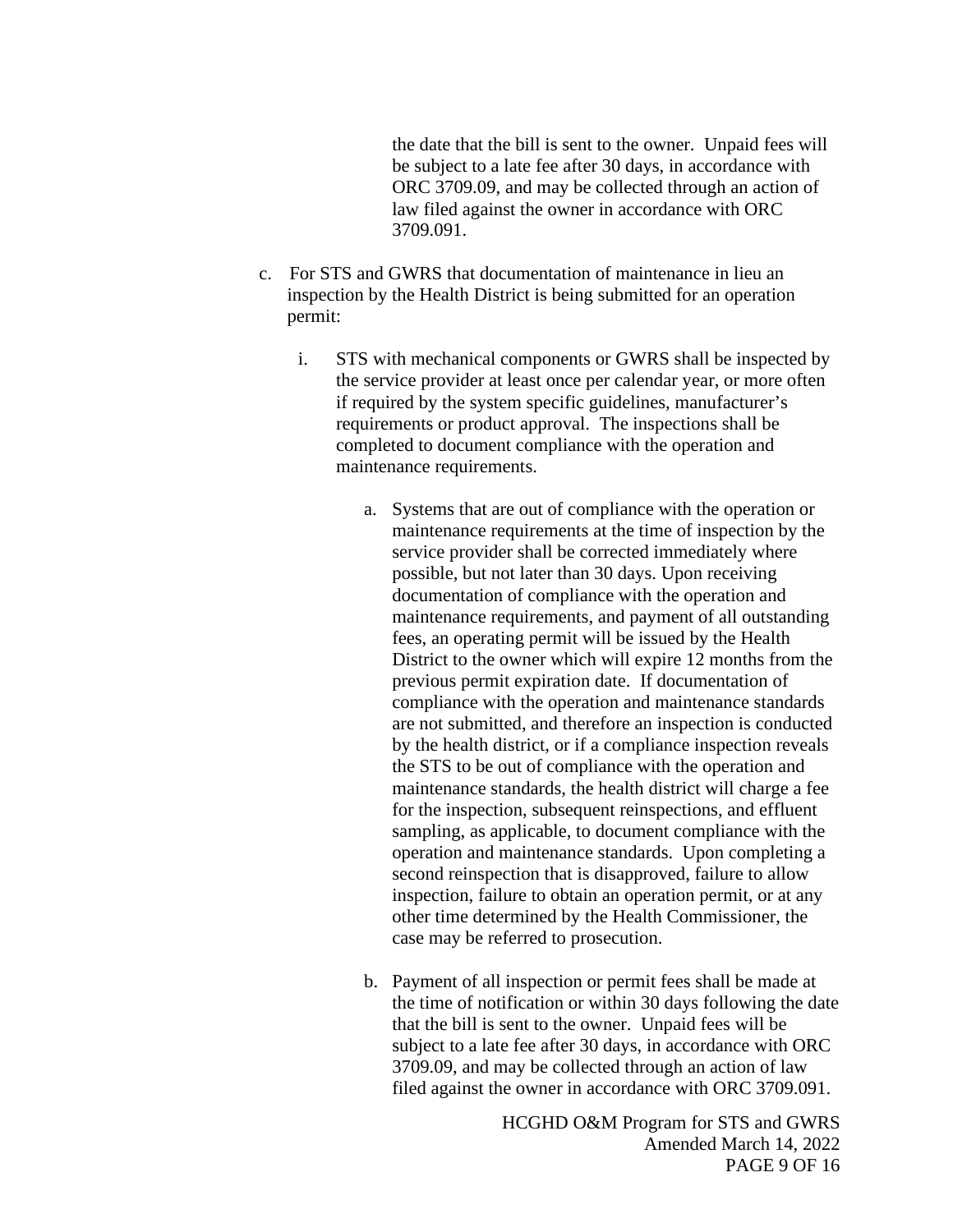- ii. STS without mechanical components shall be inspected by the service provider every 58 months, or more often if required by the system specific guidelines, manufacturer's requirements or product approval. The inspections shall be completed to document compliance with the operation and maintenance requirements. Systems that are out of compliance with the operation or maintenance requirements at the time of inspection by the service provider shall be corrected immediately where possible, but not later than 30 days.
	- a. Upon receiving documentation of compliance with the operation and maintenance requirements, and payment of all outstanding fees, an operating permit will be issued by the health district to the owner which will expire 58 months from the previous permit expiration date. If documentation of compliance with the operation and maintenance standards are not submitted, and therefore an inspection is conducted by the health district, or if a compliance inspection reveals the STS to be out of compliance with the operation and maintenance standards, the health district will charge a fee for the inspection, subsequent reinspections, and effluent sampling, as applicable, to document compliance with the operation and maintenance standards. Upon completing a second reinspection that is disapproved, failure to allow inspection, failure to obtain an operation permit, or at any other time determined by the Health Commissioner, the case may be referred to prosecution.
	- b. Payment of all inspection or permit fees shall be made at the time of notification or within 30 days following the date that the bill is sent to the owner. Unpaid fees will be subject to a late fee after 30 days, in accordance with ORC 3709.09, and may be collected through an action of law filed against the owner in accordance with ORC 3709.091.
- d. Inspections for an Operation Permit shall be marked as follows:
	- i. Approved: If all of the operation, maintenance and monitoring provisions have been met.
	- ii. Disapproved: If any of the operation, maintenance or monitoring provisions have not been met.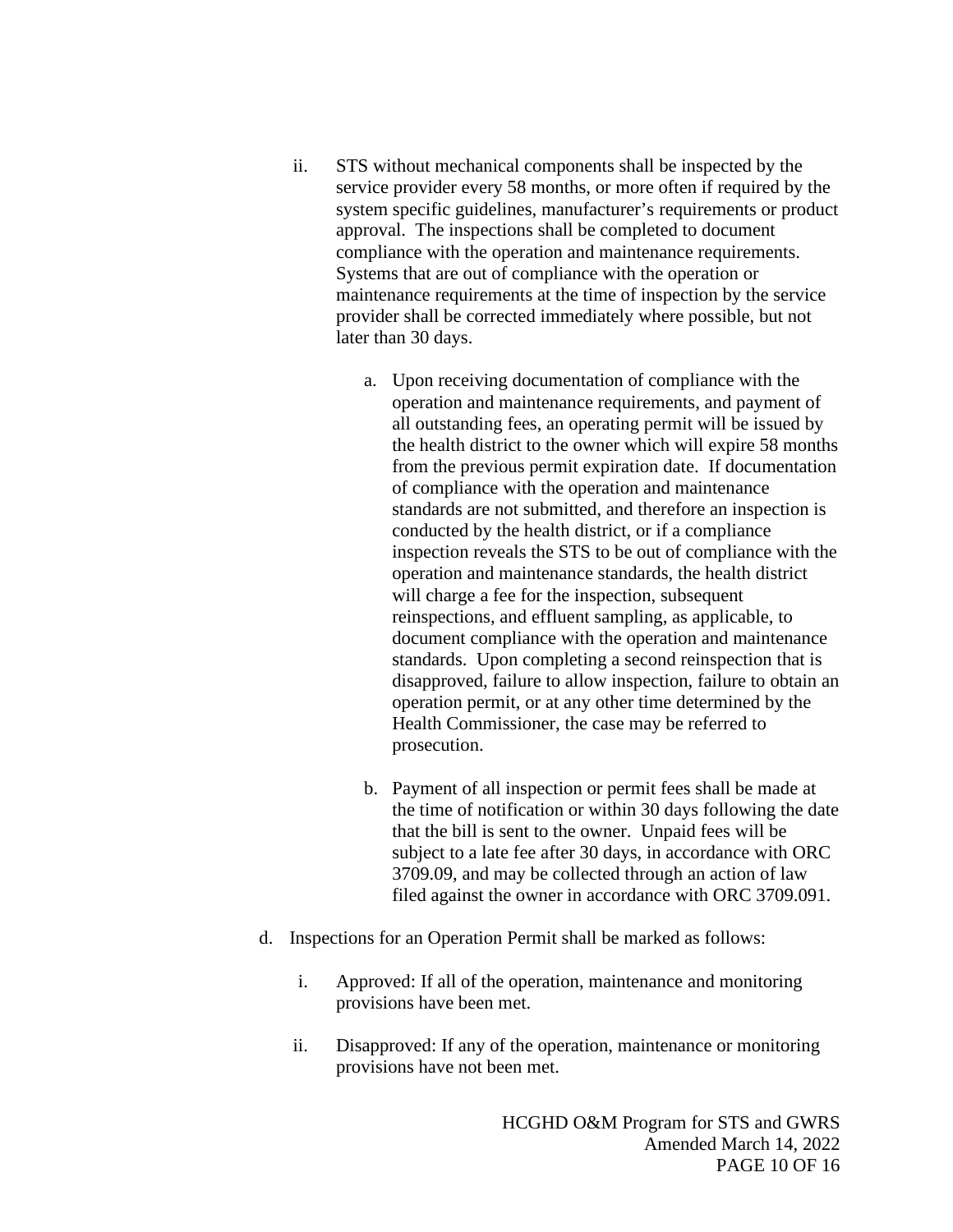- iii. Inconclusive: If the property is vacant and no problems have been observed with the operation, maintenance or monitoring requirements.
- iv. Inspections may be marked as a "message inspection" which will not carry a fee and will be used to notify the owner of corrective actions need such as providing access to a system that is within a gated and locked yard, dogs present, dye test needed, etc.
- e. An inspection by the Health District, as outlined below, shall occur and be approved before any Property Improvement(s)/Modification(s) begins on a property not served by sanitary sewer or that are served by an STS or GWRS. Property Improvement/Modifications include:
	- i. A change in use or occupancy of the structure served by a SFOSTS or GWRS;
	- ii. Remodeling the dwelling or structure;
	- iii. Construction of a dwelling, structure, room addition, accessory building, detached garage, deck, swimming pool, surface water impoundment, earthworks project (including cut/fill), well, detached solar panels, geothermal heating/cooling system, or similar project;
	- iv. Addition of a hardscape;
	- v. Substantial changes made to the dwelling or structure, including, but not limited to:
		- 1. Relocation of the dwelling/structure being served by the STS and/or GWRS;
		- 2. Switching the dwelling/structure being service by the STS and/or GWRS;
		- 3. Rebuilding of the dwelling/structure being service by the STS and/or GWRS; which includes but is not limited to:
			- a. A dwelling/structure which has been or will be demolished, or partly demolished, so that the resulting "rebuilt" dwelling/structure has greater than fifty percent change to the walls, by adding and/or removing interior walls, including but not limited to, full walls, half walls, knee walls, doorways, archways, thresholds, closets, etc.

HCGHD O&M Program for STS and GWRS Amended March 14, 2022 PAGE 11 OF 16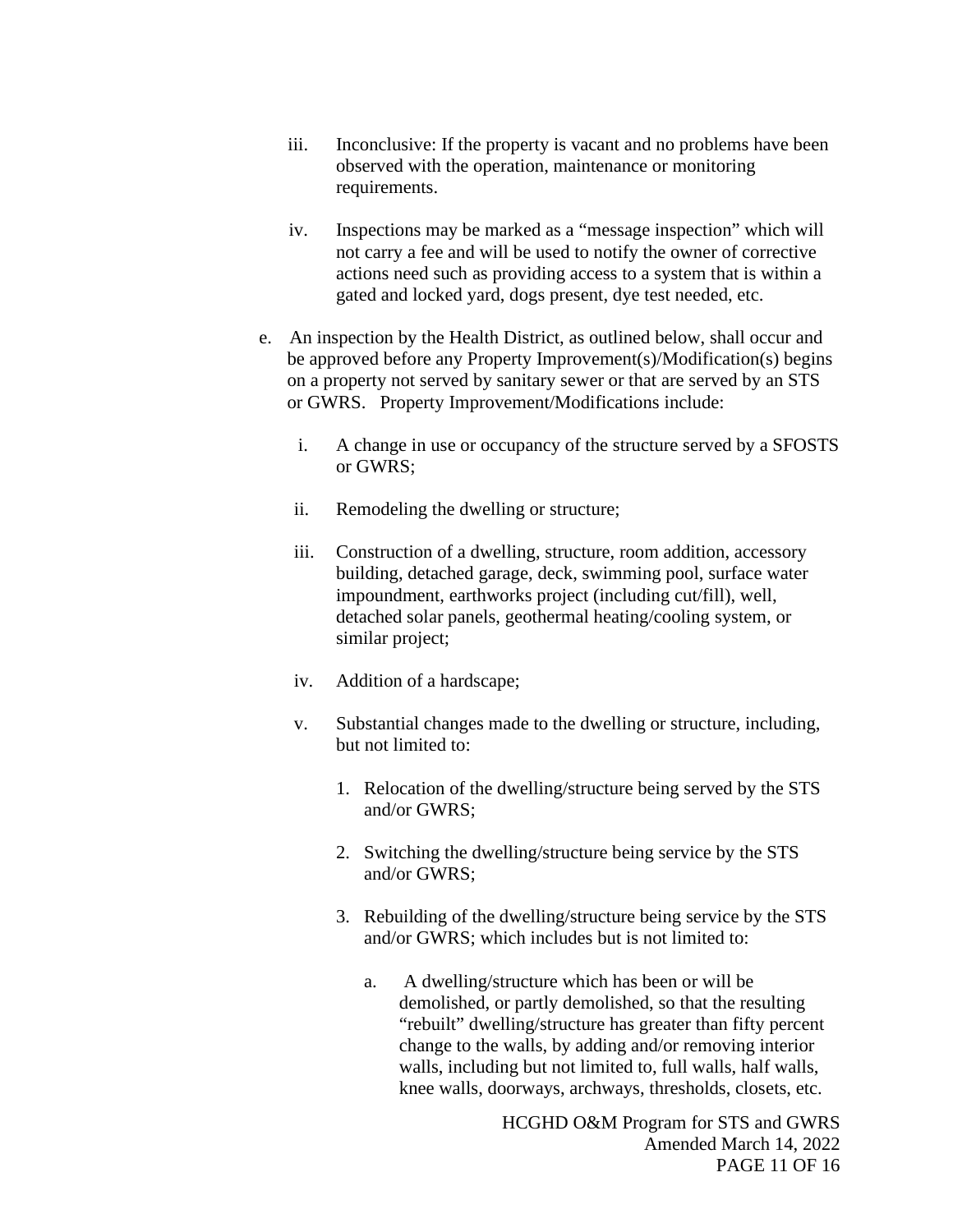within a five-year timeframe. The general intent of the owner, as determined by the health district, is to build, replace or remodel a dwelling/structure.

- f. The inspection for a Property Improvement/Modification shall not be approved unless it is verified that:
	- i. The STS or GWRS is in compliance with all operation, maintenance and effluent quality standards;
	- ii. All STS or GWRS components needing inspection and maintenance are permanently brought to grade level with risers and lids, including but not limited to sewage tank(s), aeration unit trash compartments, aeration unit clarifier compartments, aeration compartments, drop box(es), sample well(s), disinfection unit(s), distribution box(es);
	- iii. The proposed construction will not adversely impact the system's future operation, maintenance and/or effluent quality;
	- iv. The system's primary or replacement area will not be compromised;
	- v. The system and/or proposal is otherwise in compliance with all applicable requirements of the Ohio Administrative Code 3701-29, including OAC 3701-29-06(E) & (I).
- g. Application for Property Improvement/Modifications shall occur and be authorized by Hamilton County Public Health prior to any person beginning a project requiring approval and shall include the following:
	- i. Submitting a completed Property Improvement/Modification Application which will be developed by the Health Commissioner or his/her authorized representative;
	- ii. Any relevant information determined by the Health Commissioner or his/her authorized representative to be needed in order to show compliance with the Ohio Administrative Code 3701-29;
	- iii. The Property Improvement/Modification Inspection Fee.

The Hamilton County Board of Health, as authorized by Ohio Administrative Code 3701-29-  $09(I)(2)(b)$  specifies the following requirements for a service contract terms and conditions: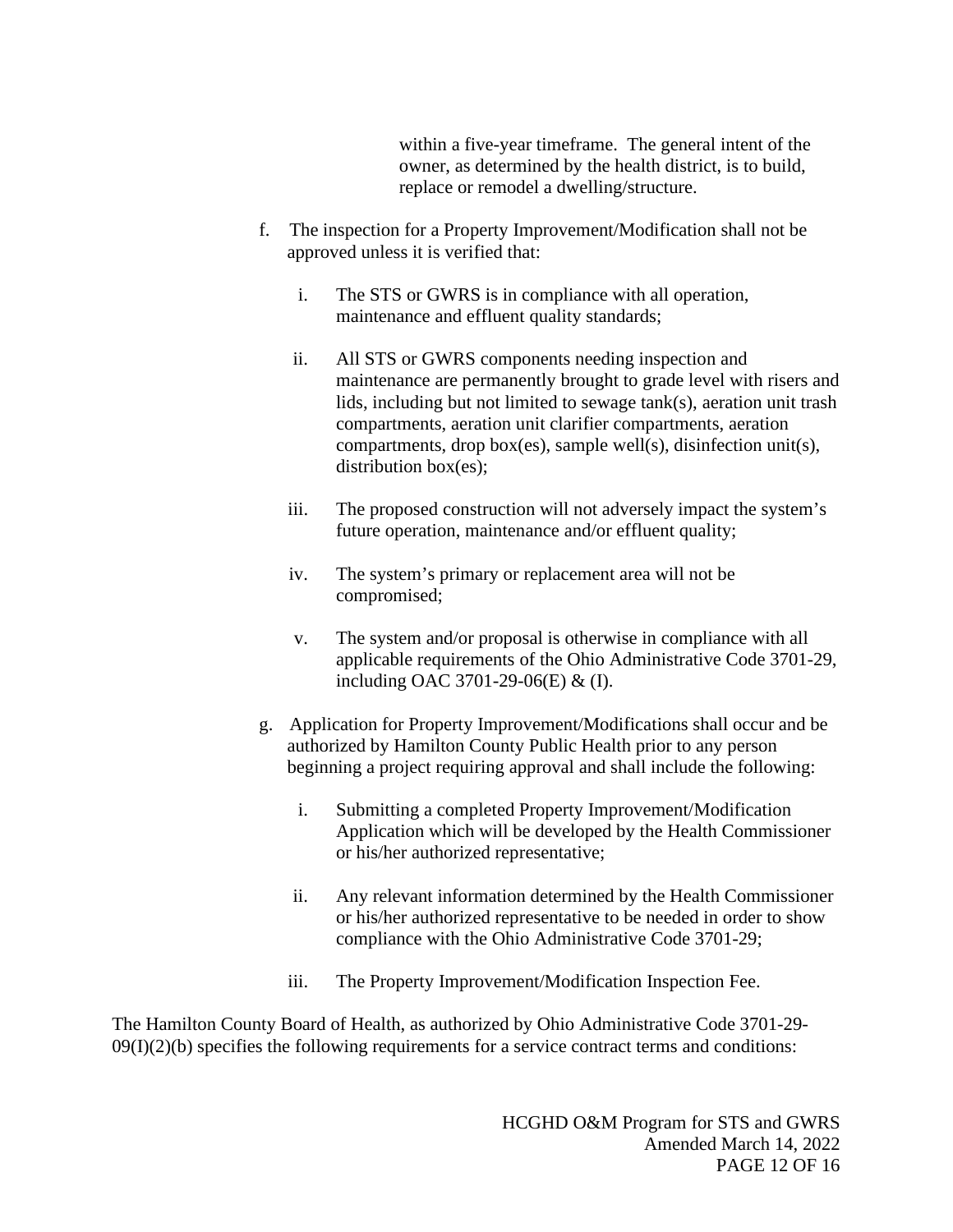- B. Hamilton County Board of Health requires that STS meet the following effluent quality standards:
	- 1. For discharging STS covered under a National Pollutant Discharge Elimination System (NPDES) permit, the owner shall submit current lab results showing the effluent from the system meet standards specified in the permit issued by the Ohio EPA on the schedule provided in the permit and before HCPH inspection.

The Hamilton County Board of Health, as authorized by Ohio Administrative Code 3701-29-  $09(I)(2)(c)$  specifies the following operation permit terms and conditions:

C. Hamilton County Board of Health shall require a service contract, with terms and conditions determined by the Health Commissioner, that includes service, maintenance and monitoring for the entire STS for any system with mechanical components permitted for installation on or after December 10, 2004.

The Hamilton County Board of Health, as authorized by Ohio Administrative Code 3701-29-  $09(I)(4)$  specifies the following operation permit expiration frequency:

D. Hamilton County Board of Health specifies that operation permits for new, replacement or alterations of STS or GWRS shall expire no later than 11 months (so that system can be inspected for compliance with the requirements of OAC 3701-29-09(H)) after installation/alteration approval. Following installation/alteration approval, the operation permit may be set to expire sooner than 11 months by the health district to keep STS inspections aligned for efficiency purposes.

Other than as specified above, Hamilton County Board of Health specifies that operation permits shall expire as follows:

- 1. STS with mechanical components shall expire yearly.
- 2. STS without mechanical components shall expire every 58 months.
- 3. GWRS shall expire yearly if being inspected by the health district.
- 4. STS or GWRS that have been approved under an Incremental Repair/ Replacement Plan, shall have an operation permit that expires monthly, until it is verified by the Health District that the system is in compliance with the operation and maintenance requirements for three consecutive months. At that time, the operation permit will expire annually thereafter.
- 5. Operation permits may be expired by the health district sooner than specified above to keep STS inspections aligned for efficiency purposes.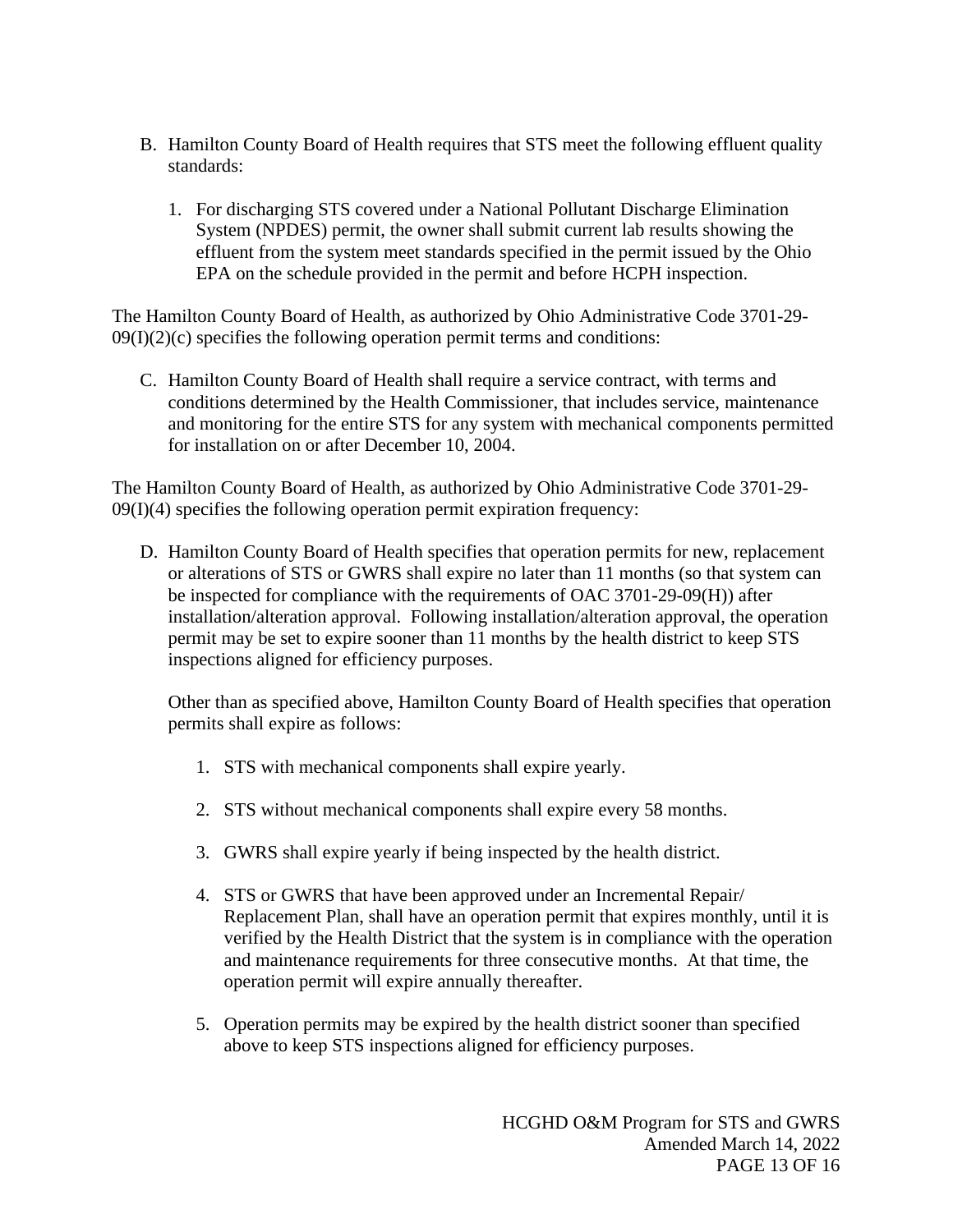The Hamilton County Board of Health, as authorized by Ohio Administrative Code 3701-29- 19(D)(2), specifies the following operation permit service report requirements in lieu of a Health District inspection:

E. The Hamilton County Board of Health authorizes the Health Commissioner or his/her authorized representative to develop the minimum information that that must be included on service reports that are to be submitted by a service provider in lieu of a health district inspection.

The Hamilton County Board of Health, as authorized by Ohio Administrative Code 3701-29- 02(C), specifies the following operation permit terms and conditions:

- F. Hamilton County Board of Health specifies that the following components/devices must be brought and remain permanently to grade with risers and lids and/or that must be installed and/or be exposed for the purposes of inspection, monitoring, maintenance, service, repair and operation permit compliance:
	- 1. On mechanical systems, all components/devices needing maintenance including but not limited to:
		- a. Tanks, compartments, distribution/drop boxes, disinfection devices, discharge line ends
	- 2. On non-mechanical systems installed after 1993, all components/devices needing maintenance including but not limited to:
		- a. Tanks, compartments, distribution/drop boxes, disinfection devices, discharge line ends
	- 3. On discharging systems or systems suspected of discharging, in addition to the requirements for mechanical and non-mechanical systems, all components / devices needing inspection for compliance with discharge standards including but not limited to:
		- a. Disinfection devices and sample wells or discharge line ends.
- G. As part of an MS4 community, Hamilton County Board of Health shall require the entire discharging or nuisance causing STS and/or GWRS be repaired, updated, upgraded, altered or replaced, as applicable (determined by Hamilton County Public Health), to comply with the Ohio Administrative Code 3701-29 under the following circumstances and as required to comply with the operation permit terms and conditions, and inspection requirements for Property Improvement/Modifications.
	- 1. When adding flow or increasing waste strength to any system in accordance with section 3701-29-11 of the Ohio Administrative Code (OAC). If the current

HCGHD O&M Program for STS and GWRS Amended March 14, 2022 PAGE 14 OF 16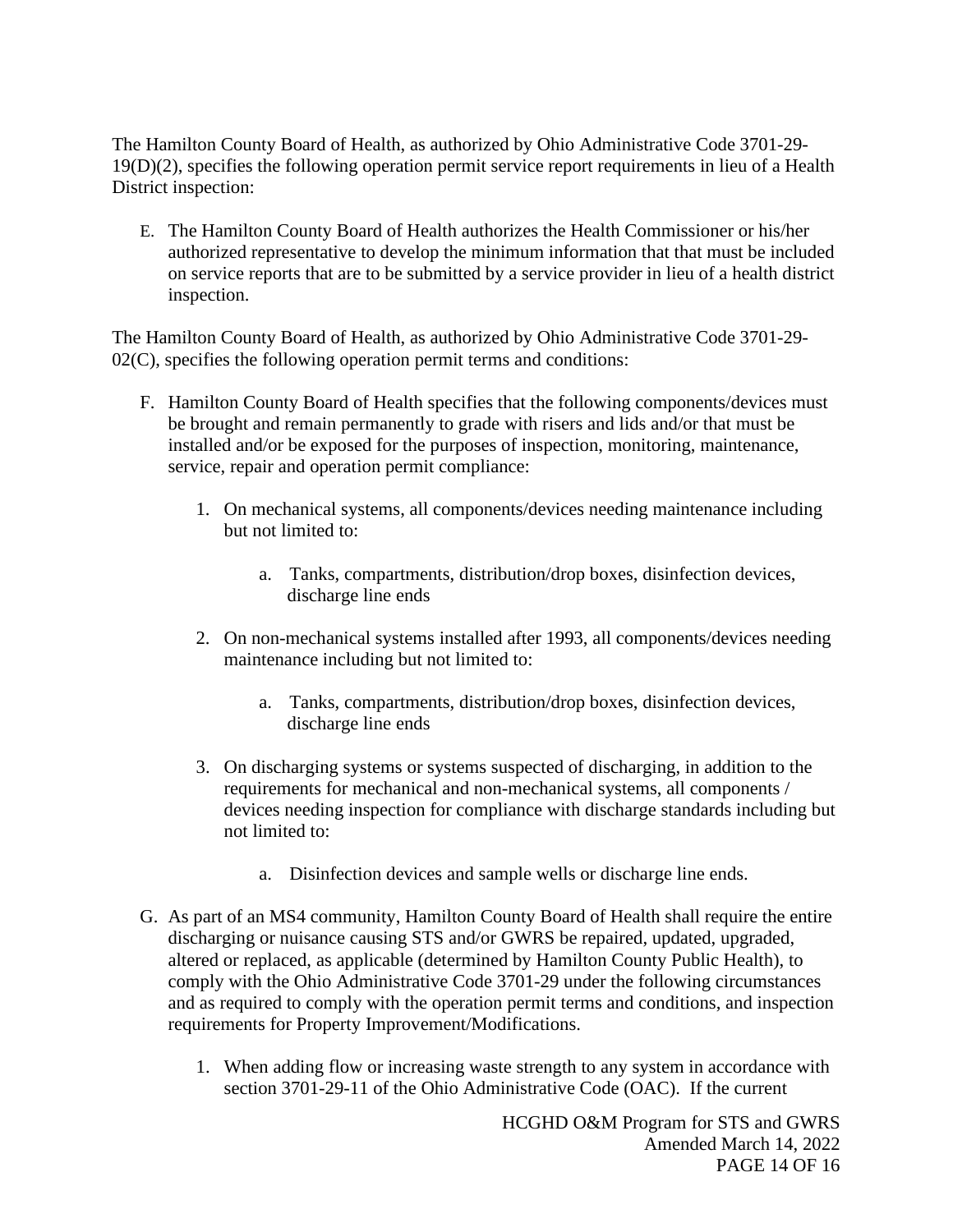system is not covered under a National Pollutant Discharge Elimination System Permit (NPDES) and uses a technology that has a higher rated capacity than is currently utilized (as prescribed by the OAC) and the proposal is to increase flow to the system (as prescribed by OAC), but not above the rated capacity, the existing system is required to be updated, upgraded, altered or replaced in compliance with this OAC 3701-29.

- 2. When substantial changes occur to the dwelling/structure including, but not limited to:
	- a. Relocation of the dwelling/structure being served by the STS and/or GWRS;
	- b. Switching the dwelling/structure being service by the STS and/or GWRS;
	- c. Rebuilding of the dwelling/structure being service by the STS and/or GWRS; which includes but is not limited to:
		- i. A dwelling/structure which has been or will be demolished, or partly demolished, so that the resulting "rebuilt" dwelling/structure has greater than fifty percent change to the walls, by adding and/or removing interior walls, including but not limited to, full walls, half walls, knee walls, doorways, archways, thresholds, closets, etc. within a five-year timeframe. The general intent of the owner, as determined by the health district, is to build, replace or remodel a dwelling/structure.
- H. Adding flow, changing waste strength and/or making substantial changes (as outlined in section G) to any structure served by an HSTS, SFOSTS, or GWRS, minimally results in alteration of such system in accordance OAC 3701-29-01(B) and requires an application and permit approval from Hamilton County Public Health.
- I. STS or GWRS containing drywell type components are prohibited from continued use under ORC 3718.023(B) and OAC 3701-29-06(E)(5). Properties containing such components are subject to all operation, monitoring and maintenance provisions contained herein, including Property Improvement/Modifications Inspections and approvals. No operation, alteration or installation permit will be issued for drywell type components by HCPH. Inspections of systems containing drywell type components will be performed by HCPH on the schedule contained herein and as authorized under OAC 3701-29-23(B)(2). Fees for any inspections performed by Hamilton County Public Health shall be as adopted by the Board of Health under Regulation 8-2014 or future adopted updates authorized under OAC 3701-29-05. No operation permit will be issued or will be valid for a system containing a drywell like component. Drywell like